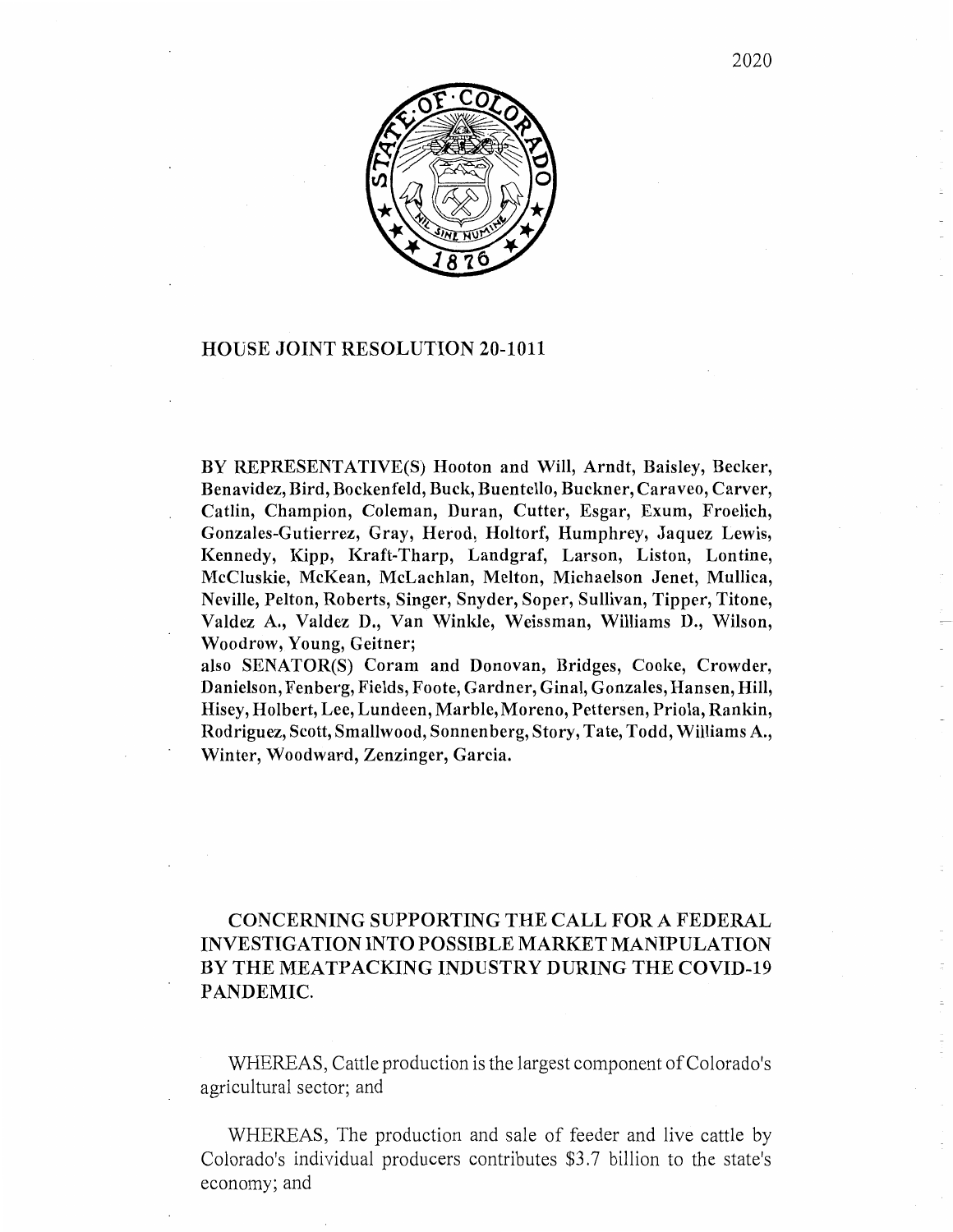WHEREAS, Individual producers in Colorado are dependent on the price that processors and packers are willing to pay for fed cattle; and

WHEREAS, Individual producers have not seen an equitable return for their cattle in comparison to packer profits since August 2019; and

WHEREAS, The United States beef processing market is highly concentrated, with the four largest beef processors controlling 80% of United States beef processing, leading to large profit margins; and

WHEREAS, The boxed-beef-cutout price of cuts obtained from one head of cattle has soared beyond \$1,200 and, at the same time, live cattle prices have precipitously diminished year after year in spite of beef demand; and

WHEREAS, The Colorado Attorney General recently joined with nine other states - North Dakota, Iowa, Idaho, Montana, Missouri, South Dakota, Nebraska, Arizona, and Wyoming - calling for an investigation by the United States Department of Justice and the Department of Agriculture into possible price-fixing and market-manipulation practices of the meatpacking industry; now, therefore,

*Be It Resolved by the House of Representatives of the Seventy-second General Assembly of the State of Colorado, the Senate concurring herein:* 

That the Colorado General Assembly supports:

(1) The actions of the Colorado Attorney General's Office and joins in calling for the United States Department of Agriculture and Department of Justice to lead a thorough investigation of the price-setting dynamics of the meatpacking industry; and

(2) The beef industry's own review, consideration, and proposal of regulatory strategies to promote competition, address market manipulation, and protect consumers at the federal and state levels.

*Be It Further Resolved,* That copies of this Joint Resolution be sent to each member of Colorado's congressional delegation; William Barr,

PAGE 2-HOUSE JOINT RESOLUTION 20-1011